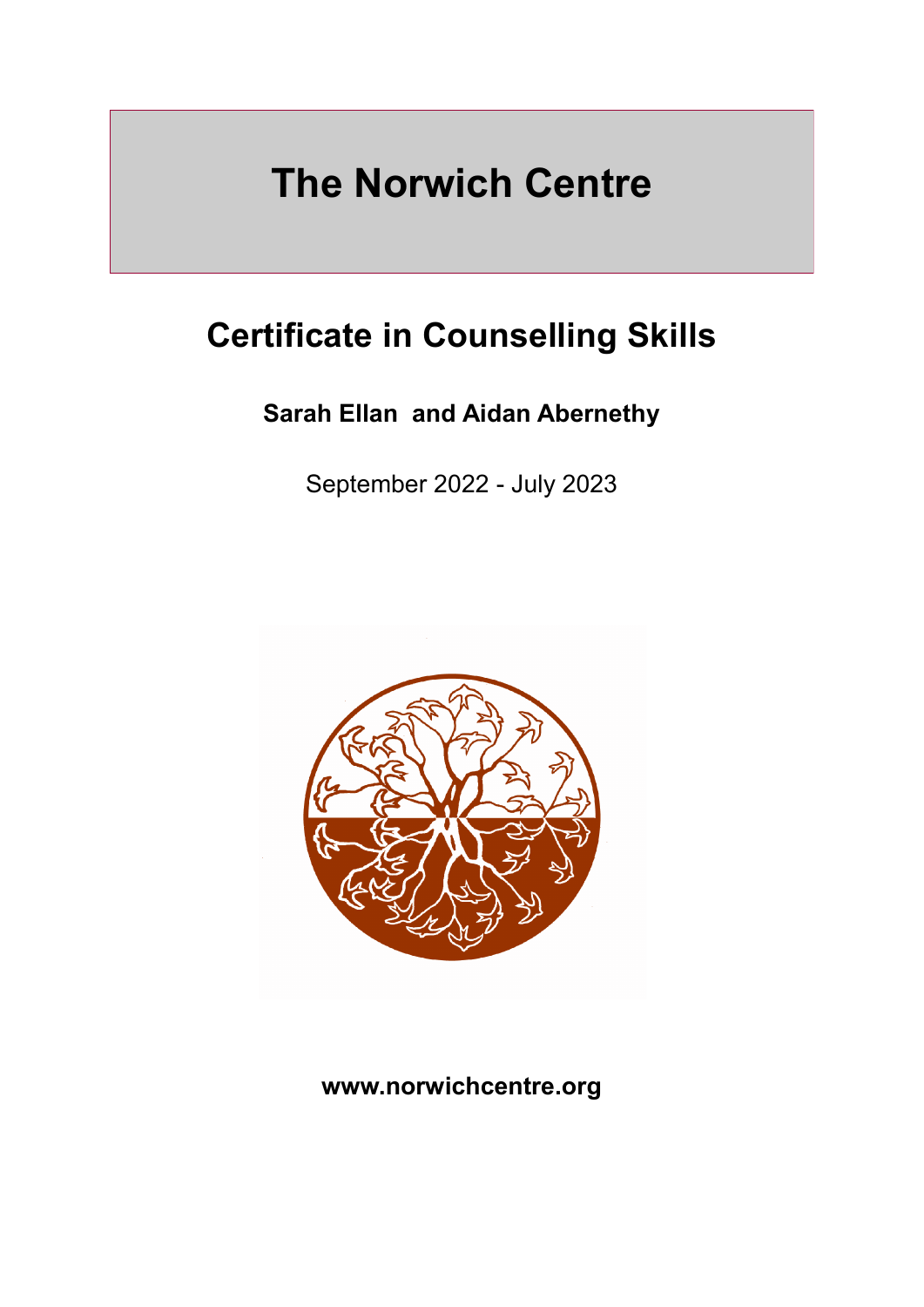## **Certificate in Counselling Skills**

### **Sarah Ellan and Aidan Abernethy**

This course is designed to develop counselling skills to both help in the workplace and to prepare participants for further person-centred counselling training. It is particularly suitable for those whose work demands relating with others, such as in the caring professions, teaching, human resources, as well as being suitable preparatory work for professional post-graduate counselling training such as the Norwich Centre Post-Graduate Diploma in Counselling.

This course invites you to develop your ability to listen to self and explore your sense of spirituality. Through offering Rogers' core conditions, the facilitators will endeavour to create an environment where you will feel sufficiently confident to engage in self-exploration and to risk sharing with others. It is this increased selfknowledge that can increase the potential for discovering more genuine/authentic ways of relating. You will take responsibility for your own development, whilst respecting the individual processes of other group members.

The course will focus on three main areas:

- unstructured large group work
- exploration of theory
- listening/counselling skills practice

Alongside the experiential learning, you will be asked to undertake one formative and three assessed assignments to reflect your understanding of counselling skills, the person-centred approach and your self-awareness. You will be aided in this by referring to your reflective journal that you will need to maintain throughout the duration of the course. Time spent on reflecting and reading outside of the course will enable you to benefit more fully from the experience.

Please note that one weekend and two full Saturdays of group work are built into the timetable. These form an integral part of the course and it is important that you are able to commit to these from the outset.

The Aims of the Certificate in Counselling Skills:

- To provide training that enables students to develop the skills of the personcentred approach as developed by the late Carl Rogers and his associates.
- To nurture self-awareness and a valuing of difference and diversity.
- To provide knowledge, skills and understanding relating to the contribution of research to the profession and to encourage the view that doing research is integral to good practice.
- One unique aim of the Certificate course is to engage in exploration of the implications of person-centred theory and practice for spiritual understanding and development.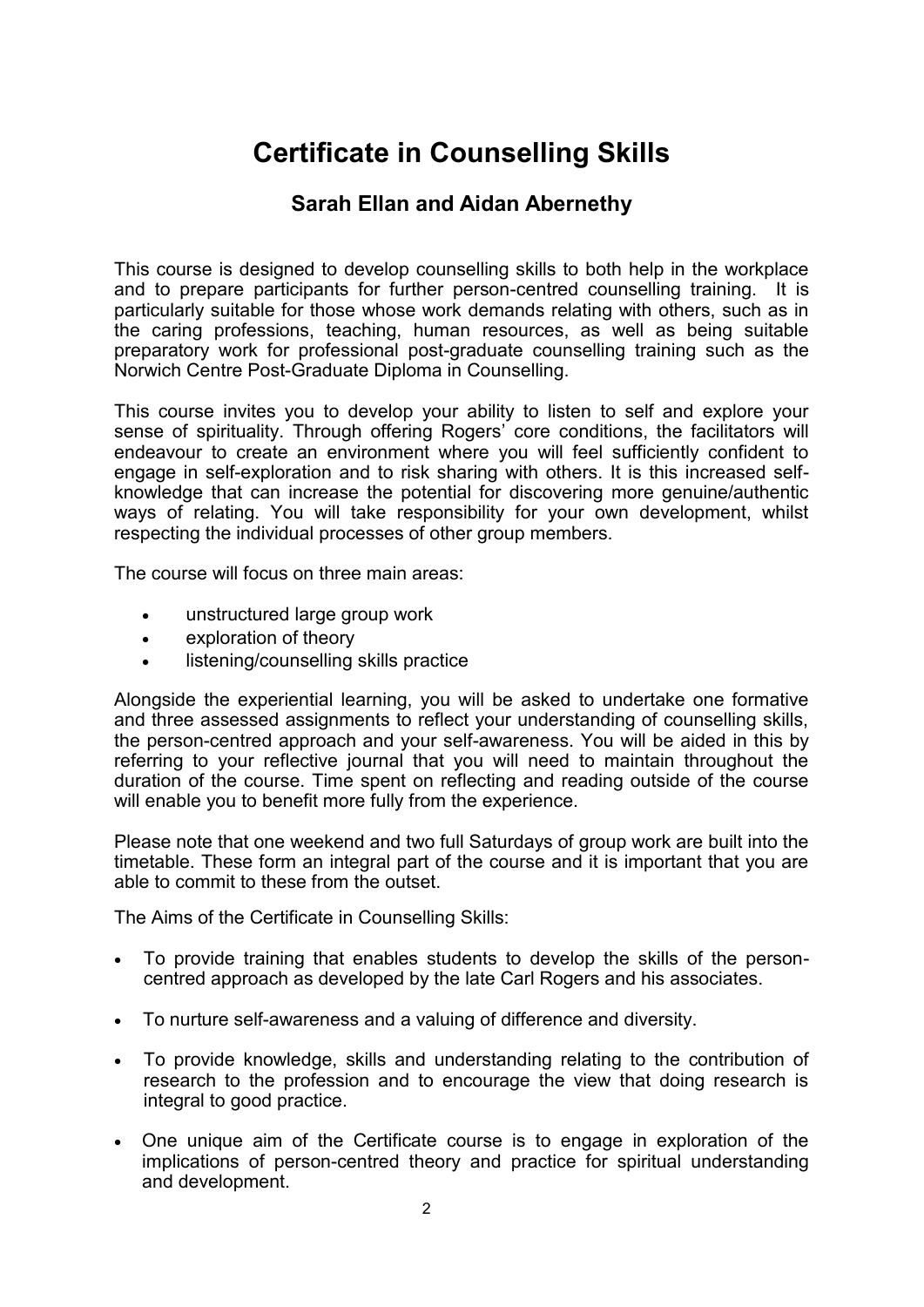The person-centred focus of the course is reflected not only in the content of the course but also in the model of assessment. At the end of the course each individual engages in a peer and self-assessment process which is monitored by course staff and an external examiner.

#### **Facilitators**

Sarah Ellan and Aidan Abernethy

Sarah and Aidan have both worked as counsellors for a number of years and are delighted to have the opportunity to offer this person-centred training course at the Norwich Centre. Aidan is an experienced trainer and supervisor who has delivered counselling training courses in various settings including the education and commercial sectors. Sarah is a graduate of the Norwich Centre Post-Graduate Diploma in Counselling and also delivers Introductory courses.

They are both committed to working as closely as possible to the core principles of the person-centred approach, focusing on the quality of authentic presence and relationship. Sarah is interested in the possibility and the challenge of embodying the person-centred approach as a way of being, inside the counselling room, the training environment and within the wider context of our lives. Aidan is especially interested in the potential for counselling and self-development to become vibrant and creative encounters that foster healing within individuals and communities.

#### **Award**

The Certificate in Counselling Skills is designed as a university level course equivalent to 60 credits at NQF Level 6, but is not externally validated. Successful participants will be awarded the Norwich Centre Certificate in Counselling Skills.

#### **Entry Requirements**

Successful completion of the Norwich Centre Introduction to Counselling Skills Course (or equivalent), completed application form and successful interview. The purpose of the interview will be to review the information on the application form and your readiness for embarking on an intensive training of a personally demanding nature. If you have any doubts about your readiness or suitability, please contact the Norwich Centre to arrange an informal discussion.

#### **Number of Participants:** 18

**Venue:** The Norwich Wellbeing Centre, Chap

**Cost:** £2550 This includes the cost of accommodation and teaching for the residential weekend but not travel.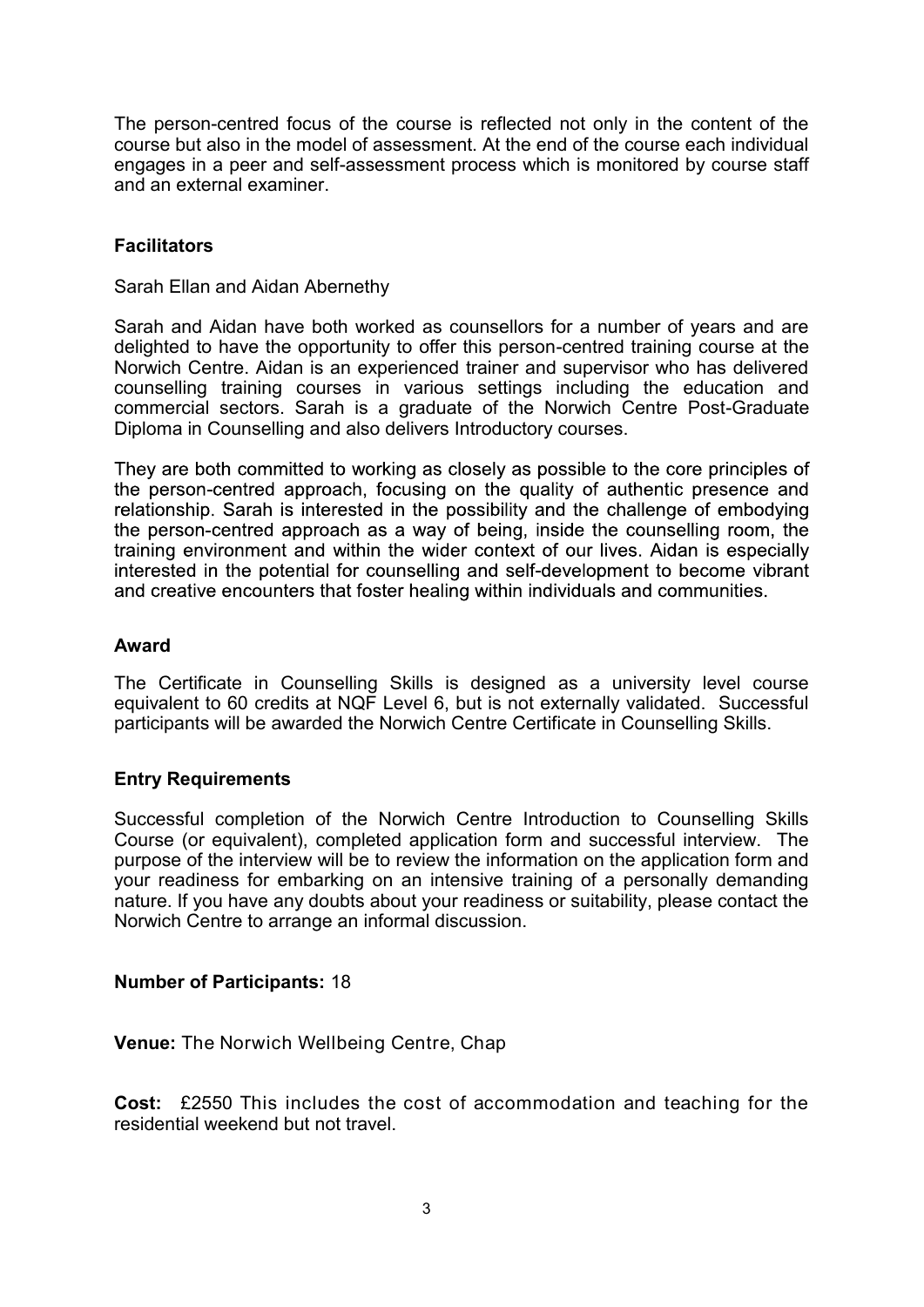#### **Term Dates**

#### **The class will take place on Wednesday evenings with two Saturdays and one Friday evening/ Saturday/ Sunday residential.**

| <b>Term 1 (2022)</b>                                                            |                                                                                                                                                                                                                                          |
|---------------------------------------------------------------------------------|------------------------------------------------------------------------------------------------------------------------------------------------------------------------------------------------------------------------------------------|
| 1<br>$\overline{c}$<br>3<br>4<br>5<br>6<br>7<br>8<br>9<br>10<br>11<br>12        | 14 September<br>17 September - SATURDAY 10.00 - 4.30<br>21 September<br>28 September<br>5 October<br>12 October<br>19 October<br><b>Half-Term</b><br>2 November<br>9 November<br>16 November<br>23 November<br>30 November<br>7 December |
| Term 2 (2023)                                                                   |                                                                                                                                                                                                                                          |
| 13<br>14                                                                        | 11 January<br>18 January                                                                                                                                                                                                                 |
| 15<br>16<br>17                                                                  | 20, 21 & 22 January - WEEKEND RESIDENTIAL<br>25 January<br>1 February<br>8 February                                                                                                                                                      |
| <b>Half-Term</b><br>18<br>19<br>20<br>21<br>22<br>23                            | 22 February<br>1 March<br>8 March<br>15 March<br>22 March<br>29 March                                                                                                                                                                    |
| Term <sub>3</sub>                                                               |                                                                                                                                                                                                                                          |
| 24<br>25<br>26<br>27<br><b>Half-Term</b><br>28<br>29<br><b>Study Week</b><br>30 | 3 May<br>10 May<br>17 May<br>24 May<br>7 June<br>14 June<br>28 June                                                                                                                                                                      |
| 31<br>32                                                                        | 5 July<br>12 July<br>15 July - SATURDAY 10.00 - 4.30 (ENDING)                                                                                                                                                                            |

The residential weekend takes place at Belsey Bridge Residential Centre at Ditchingham in Suffolk. The venue is run by the Christian Conference Trust. They host all sorts of groups and we do not use this venue because of its Christian links. The Norwich Centre is not aligned with any particular faith or spiritual tradition; it is open to all and to none. We have been well looked after at Belsey Bridge over many years and are pleased to be able to use a worthwhile not-for-profit community resource.